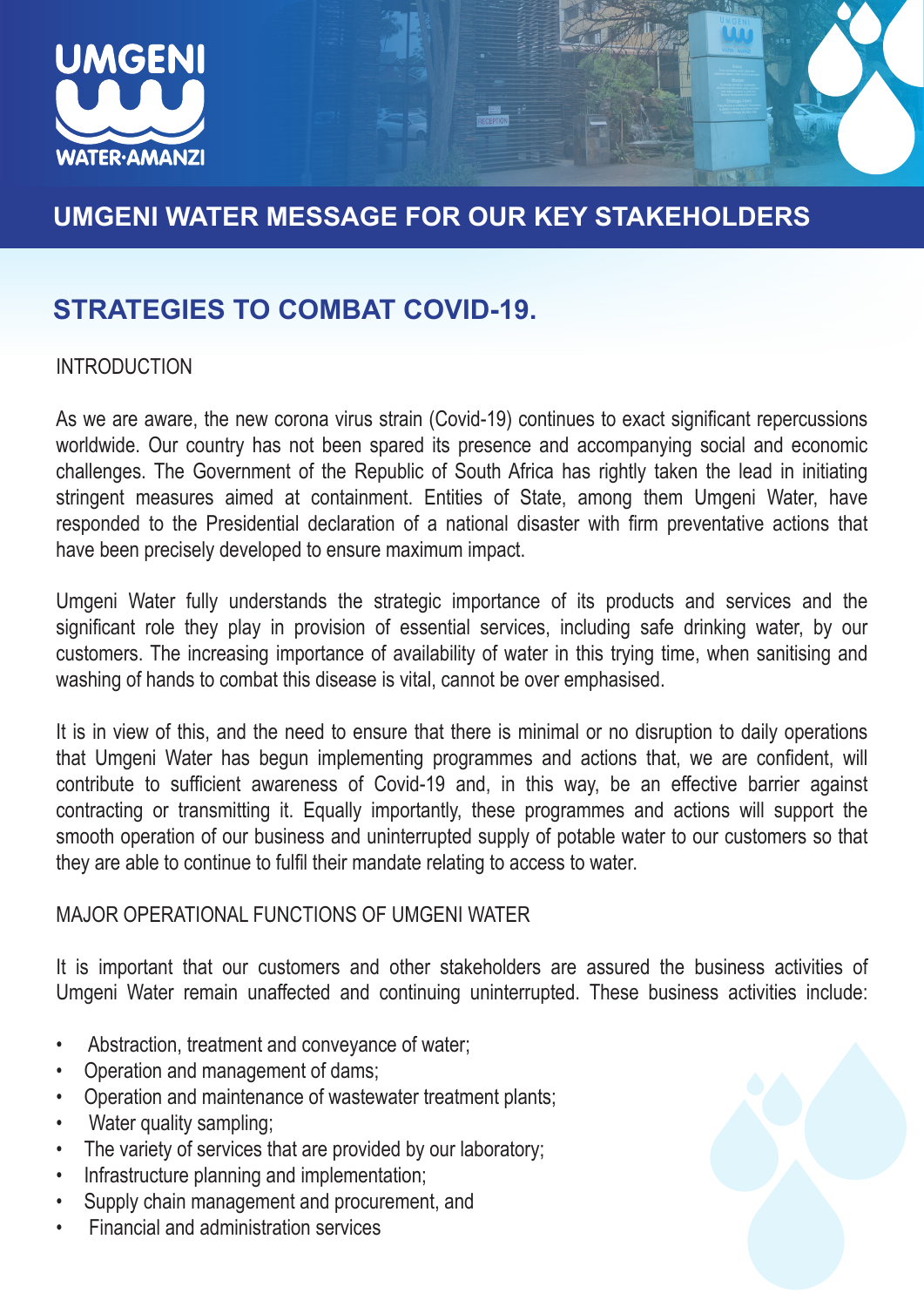### MITIGATION AND PREVENTATIVE MEASURES FOR BUSINESS CONTINUITY

While we are concerned that the number of people infected with Covid-19 has increased and the impact on our country's economy is becoming increasing apparent, we do not anticipate a dramatic change in the day-to-day operations of Umgeni Water's business because adequate mitigation measures have been implemented to protect our staff, infrastructure and the various disciplines within our organisation. Some of the significant mitigation and preventative measures implemented include:

- Reactivation of the corporate inter-divisional Crisis Management Team, which will provide strategic oversight and support for implementation of mitigation and preventative measures and develop new measures, if required;
- All sites (Head Office, Regional Offices, Waterworks, Wastewater Works and Dams) are now classified as "restricted access" and will remain as such for the next 30 days;
- There will be limited or controlled visits to our sites by suppliers and contractors, and such suppliers and contractors will have to state whether their preventative protocols have been activated and are aligned to Government protocols and to those of Umgeni Water;
- As a means to minimise physical contact and reduce risk of further transmissions, Umgeni Water will be commencing a predominantly work-from-home/off-site process and flexible working arrangements as identified by Divisional Executives;
- Adequate mobile telecommunications infrastructure has already been procured for staff who will work away from the office in order to ensure work continuity and fulfilling of contractual commitments;
- Umgeni Water facilities will remain open and accessible to our stakeholders; however, access will be limited to assist sites to implement the required measures that are aimed at minimising spread of the virus;
- As far as practically possible, meetings that require attendance will be conducted via video conferencing, Skype or similar teleconference apparatus. Where physical presence is unavoidable, meetings will be kept as short as possible;
- All air travel for Umgeni Water employees has been suspended or restricted to the essential ones;
- As part of social ethics and a mandatory requirement, employees are required to disclose to their Executives whether high, medium or low risk countries were visited in recent times. Those who have travelled outside of South Africa (in particular, the identified risk countries) in the past 20 days will be required to self-isolate for 14 days and for a duration as prescribed by the doctor while being monitored for symptoms;
- Intensive coronavirus awareness and hygiene campaigns are being undertaken in which staff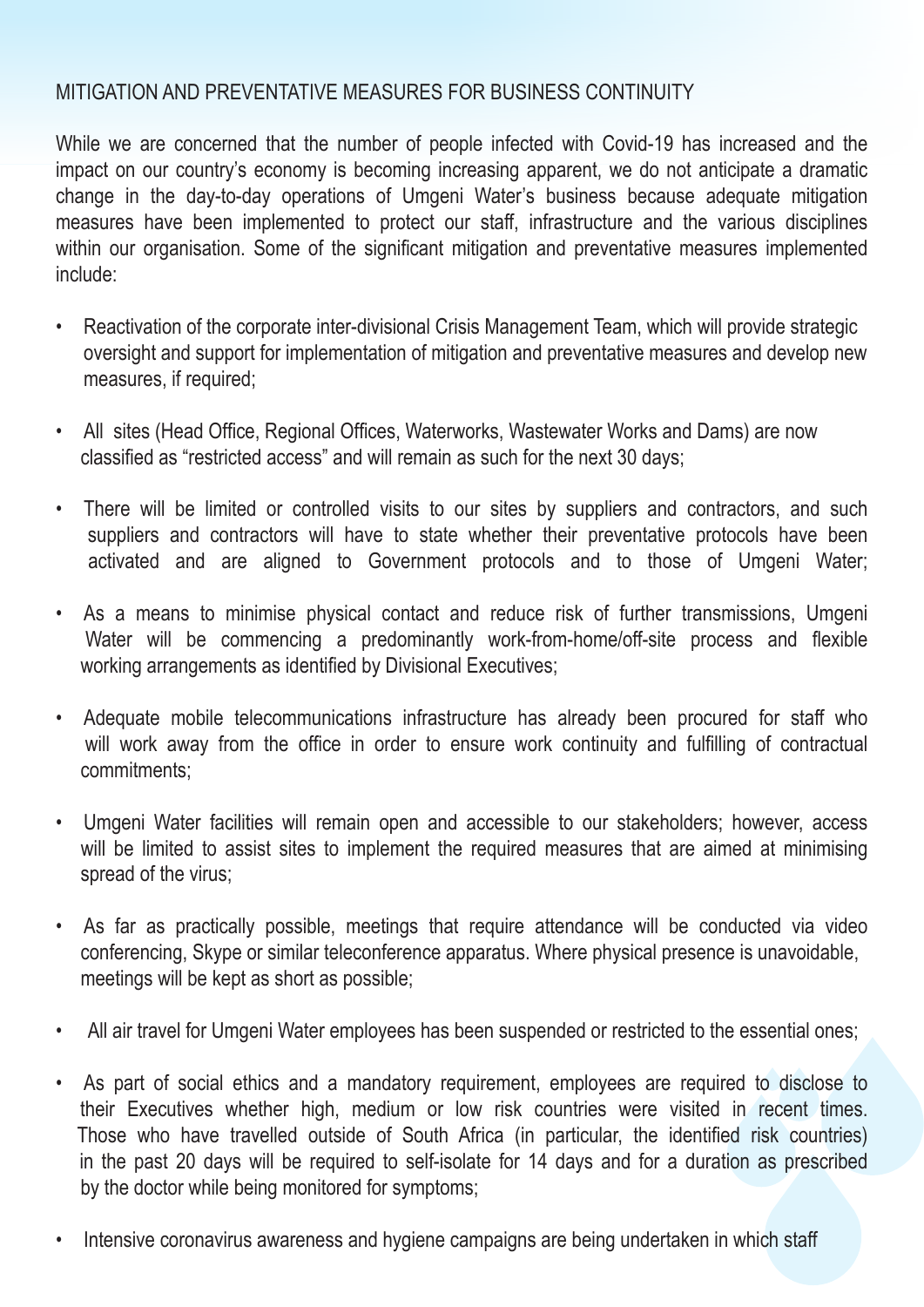are being given easy-to-understand material on Covid-19 and other strains of corona virus. These campaigns are ongoing and involve issuing of hand sanitisers and placing of sanitisers throughout buildings;

- Plant operators who normally use public transportation will be taken home and brought back to work the following morning in Umgeni Water vehicles as part of initiatives to ensure that staff remain healthy;
- As part of preventative strategies, proper social distancing is being implemented to ensure minimal person-to-person contact. In this regard, increased and wider use of video conferencing and, at work stations, the rule of thumb of a distance of 1 metre apart will be enforced where required without impact on daily business activities and on necessary movement;
- As part of initiatives to maintain a hygienic environment, frequency of cleaning and sanitising of offices and boardrooms has increased, and
- Rapid deployment of a fully trained team to work closely with health officials and experts to track employees who have been in contact with people who have symptoms associated with Covid-19.

## ALIGNMENT WITH NATIONAL LEGISLATION AND EMERGENCY PROTOCOLS

This strategy and other measures implemented are in line with the Occupational Health and Safety Act No 85 of 1993 and the Health Act 61 of 2003. They are also aligned to the national Disaster Management Act, the Disaster Management Protocols of the Department of Water and Sanitation, the Provincial Government of KwaZulu-Natal and Umgeni Water's Crisis Management Plan and Business Continuity Plan. They will remain in force for the duration of the declaration of national disaster and associated Regulations or if requested by the Presidency to remove them earlier.

### INVOLVING OUR COMMUNITIES IN PREVENTION STRATEGIES

The initiatives that have been implemented are not only internally focused. As a caring corporate citizen, staff of Umgeni Water are also reaching out to communities that live close to Umgeni Water's infrastructure and to the operators of public transport who are also based close to such infrastructure. The Board and Management of Umgeni Water realise nearby communities and taxi associations and bus companies can play both a significant and vital part in fighting off the disease and, in this way, stop further infections.

The key and most powerful thrust of our interaction with these external stakeholders is focused on two areas: education on Covid-19 and personal hygiene that encapsulates hand washing as a vital means of preventing spread. This is being done through a variety of media, including advertising in isiZulu and English-medium mass-circulating newspapers, on community radio stations and in social media.

We are also seeking help from and partnerships with municipalities for posters to be placed at municipal buildings and community centres. The number of people who go to or utilise municipal